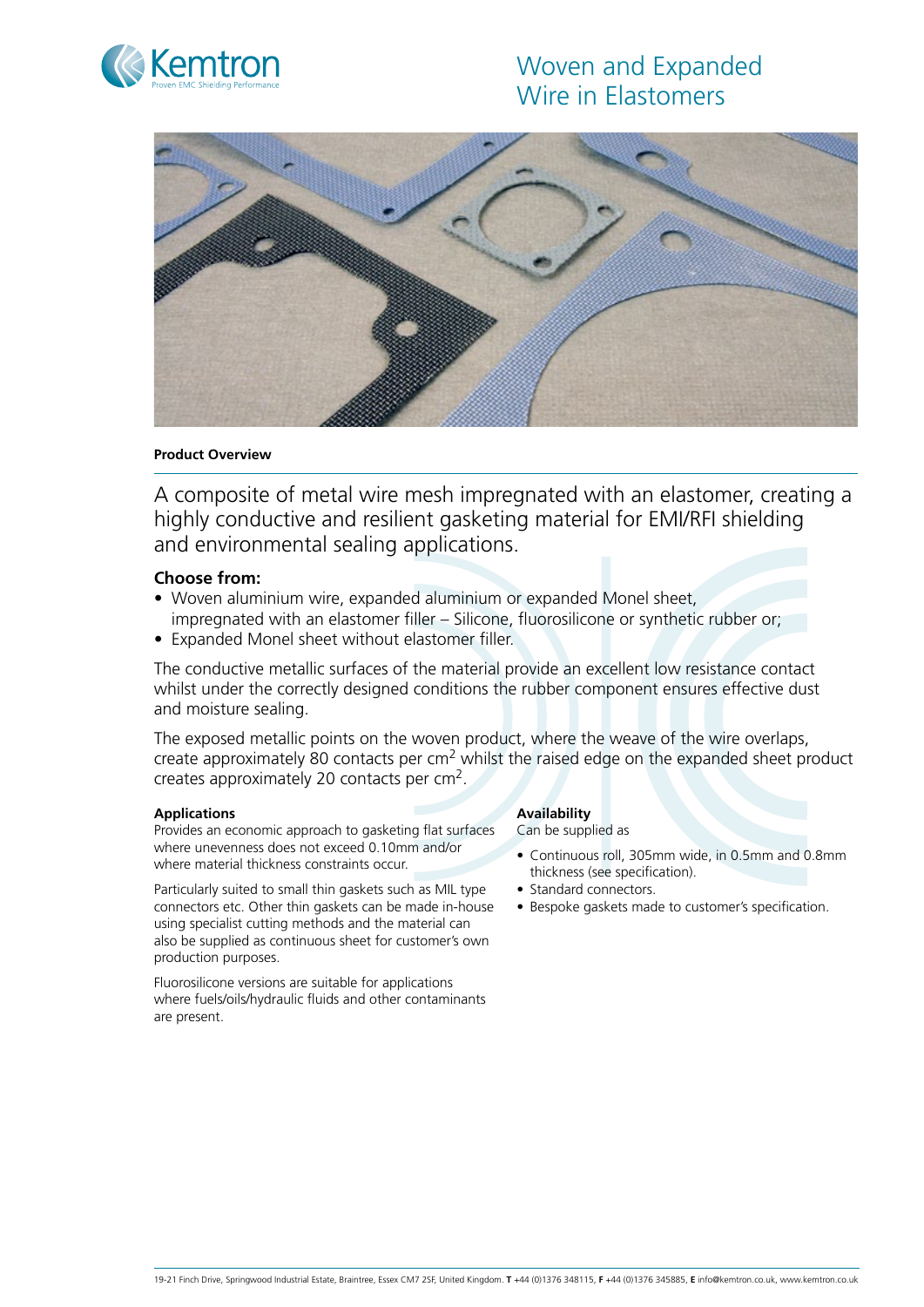

### **Product Overview (Continued)**

#### **Design Considerations**

- These materials are not suitable for joining or fabricating. Gaskets are only available as a single part.
- Gasket size is limited to 300mm in width with minimal constraints on length.
- Minimum material width should not be less than 2.5mm in any part of the gasket. If this cannot be achieved around fixing holes, consider using a slot.
- As these materials are of a solid nature they give very little compression and should therefore be used between ridged flat surfaces with a combined flatness tolerance of 0.1mm maximum. Compression limiting stops are therefore not normally required with these materials.
- Self-adhesive backing is not recommended.

#### **Production Capability**

Kemtron holds large stocks of raw materials which, together with our in-house facilities using precision laser cut rule dies, enables us to produce bespoke gaskets economically and on time, whether for prototype, short and medium production runs or for commercial quantities.



#### **Notice**

Information supplied in these data sheets is based on independent and laboratory tests which Kemtron believes to be reliable. Kemtron has no control over the design of customer's product which incorporates Kemtron's products, therefore it is the responsibility of the user to determine the suitability for his particular application and we recommend that the user make his own test to determine suitability. The product described in this data sheet shall be of standard quality, however the products are sold without warranty of fitness for a particular purpose, either expressed or implied, except to the extent expressly stated on Kemtron's invoice, quotation or order acknowledgement. Kemtron does not warrant that products described in this data sheet will be free of conflict with existing or future patents

of third parties. All risks of lack of fitness, patent infringement and

the like are assumed by the user.